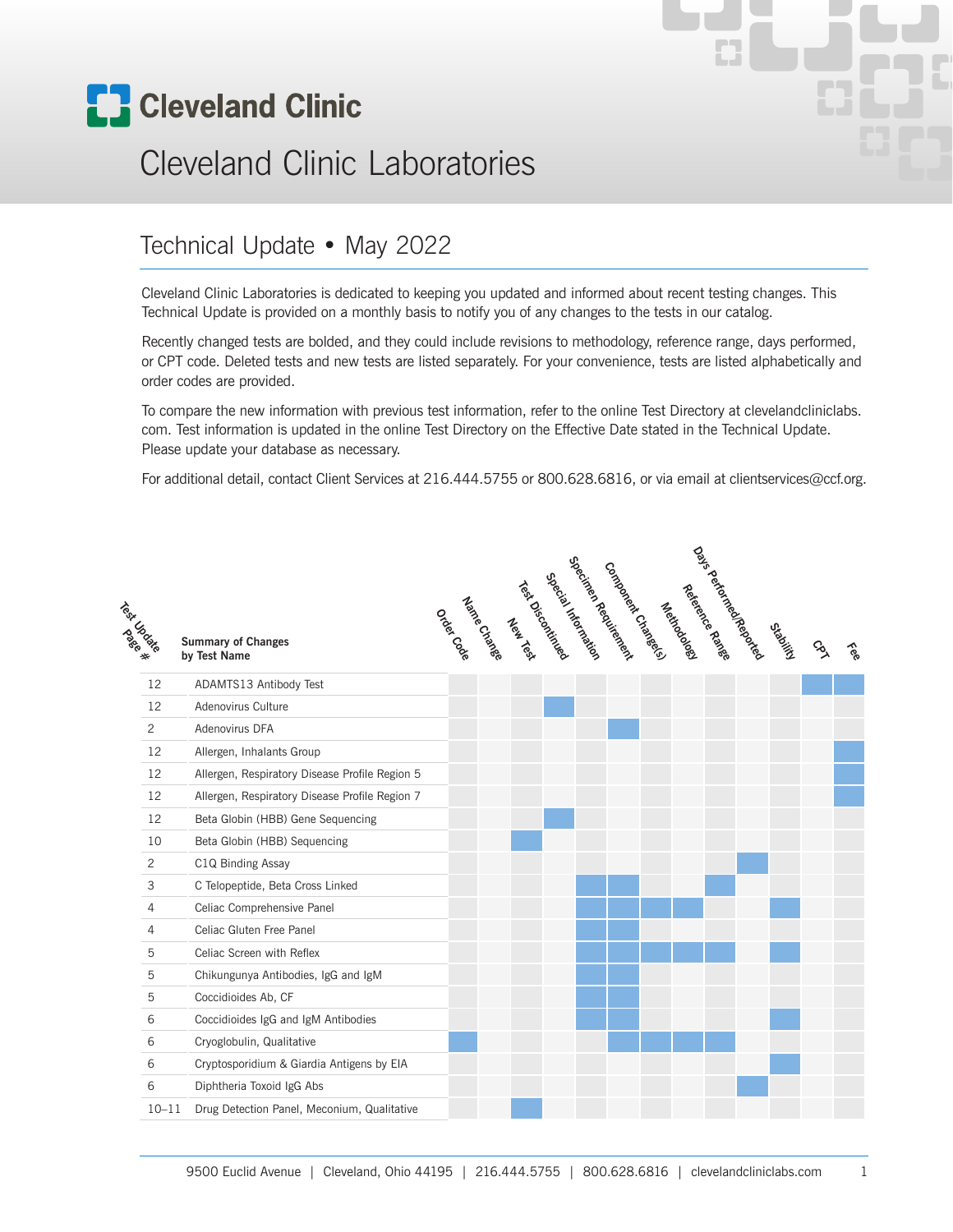| Test Creek     | <b>Summary of Changes</b><br>by Test Name                                     |  |  |  | Specingen Reading | Company Constants | Meridoopee | nas periorales de desde<br>Reference Randee | Crosting | $\mathcal{S}_{\lambda}$ | $\hat{\varepsilon}$ |
|----------------|-------------------------------------------------------------------------------|--|--|--|-------------------|-------------------|------------|---------------------------------------------|----------|-------------------------|---------------------|
| 6              | Haemophilus influenzae B Ab IgG                                               |  |  |  |                   |                   |            |                                             |          |                         |                     |
| $\overline{7}$ | Influenza A & B Antibodies                                                    |  |  |  |                   |                   |            |                                             |          |                         |                     |
| $\overline{7}$ | Influenza A Antibody                                                          |  |  |  |                   |                   |            |                                             |          |                         |                     |
| $\overline{7}$ | Influenza A Virus Antibody, IgM                                               |  |  |  |                   |                   |            |                                             |          |                         |                     |
| $\overline{7}$ | Influenza B Antibody                                                          |  |  |  |                   |                   |            |                                             |          |                         |                     |
| $\overline{7}$ | Influenza B Virus Antibody, IgM                                               |  |  |  |                   |                   |            |                                             |          |                         |                     |
| $\overline{7}$ | LC-MS/MS Thyroglobulin measurement for<br>Thyroglobulin Antibody Interference |  |  |  |                   |                   |            |                                             |          |                         |                     |
| 8              | Liver Fibrosis, FibroTest-ActiTest                                            |  |  |  |                   |                   |            |                                             |          |                         |                     |
| 12             | Meconium Drug Screen 9                                                        |  |  |  |                   |                   |            |                                             |          |                         |                     |
| 9              | Niacin                                                                        |  |  |  |                   |                   |            |                                             |          |                         |                     |
| 9              | Quetiapine                                                                    |  |  |  |                   |                   |            |                                             |          |                         |                     |
| 12             | Raji Cell Immune Complex Assay                                                |  |  |  |                   |                   |            |                                             |          |                         |                     |
| 9              | S-100B Protein, Serum                                                         |  |  |  |                   |                   |            |                                             |          |                         |                     |
| 9              | Synthetic Cannabinoid Metabolites - Expanded,<br>Urine (Qualitative)          |  |  |  |                   |                   |            |                                             |          |                         |                     |
| 9              | Tetanus Toxoid IgG                                                            |  |  |  |                   |                   |            |                                             |          |                         |                     |
| 9              | Trypanosoma cruzi Antibody, IgG                                               |  |  |  |                   |                   |            |                                             |          |                         |                     |
| 9              | Urticaria-Induced Basophil Activation                                         |  |  |  |                   |                   |            |                                             |          |                         |                     |
| 9              | VDRL, CSF                                                                     |  |  |  |                   |                   |            |                                             |          |                         |                     |
| 11             | <b>VWF GPIbM Activity</b>                                                     |  |  |  |                   |                   |            |                                             |          |                         |                     |

#### Test Changes

| <b>Test Name</b>               | <b>Order Code</b> | <b>Change</b>                                                                                                                                                                                                                                                                                                                                                                                                                                                                                                                                                                                                                                                 | <b>Effective Date</b> |
|--------------------------------|-------------------|---------------------------------------------------------------------------------------------------------------------------------------------------------------------------------------------------------------------------------------------------------------------------------------------------------------------------------------------------------------------------------------------------------------------------------------------------------------------------------------------------------------------------------------------------------------------------------------------------------------------------------------------------------------|-----------------------|
| Adenovirus DFA                 | <b>DADNO</b>      | Specimen Requirement: One conjunctival swab in Universal Transport Media<br>(UTM); Refrigerated; UTM is preferred; M4 is acceptable as an alternative *OR*<br>One nasopharynx swab in Universal Transport Media (UTM); Refrigerated; UTM is<br>preferred; M4 is acceptable as an alternative *OR* One throat swab in Universal<br>Transport Media (UTM); Refrigerated; UTM is preferred; M4 is acceptable as<br>an alternative *OR* unspecified nasopharyngeal aspirate in sterile container;<br>Refrigerated *OR* unspecified nasopharyngeal washings in sterile container.<br>Refrigerated<br><b>Note:</b> Bronch (BAL) is no longer an acceptable specimen | 6/2/22                |
| C <sub>1</sub> Q Binding Assay | C1Q2              | Days Performed: Mon, Thu, Sat<br>Reported: 3-10 days                                                                                                                                                                                                                                                                                                                                                                                                                                                                                                                                                                                                          | 5/16/22               |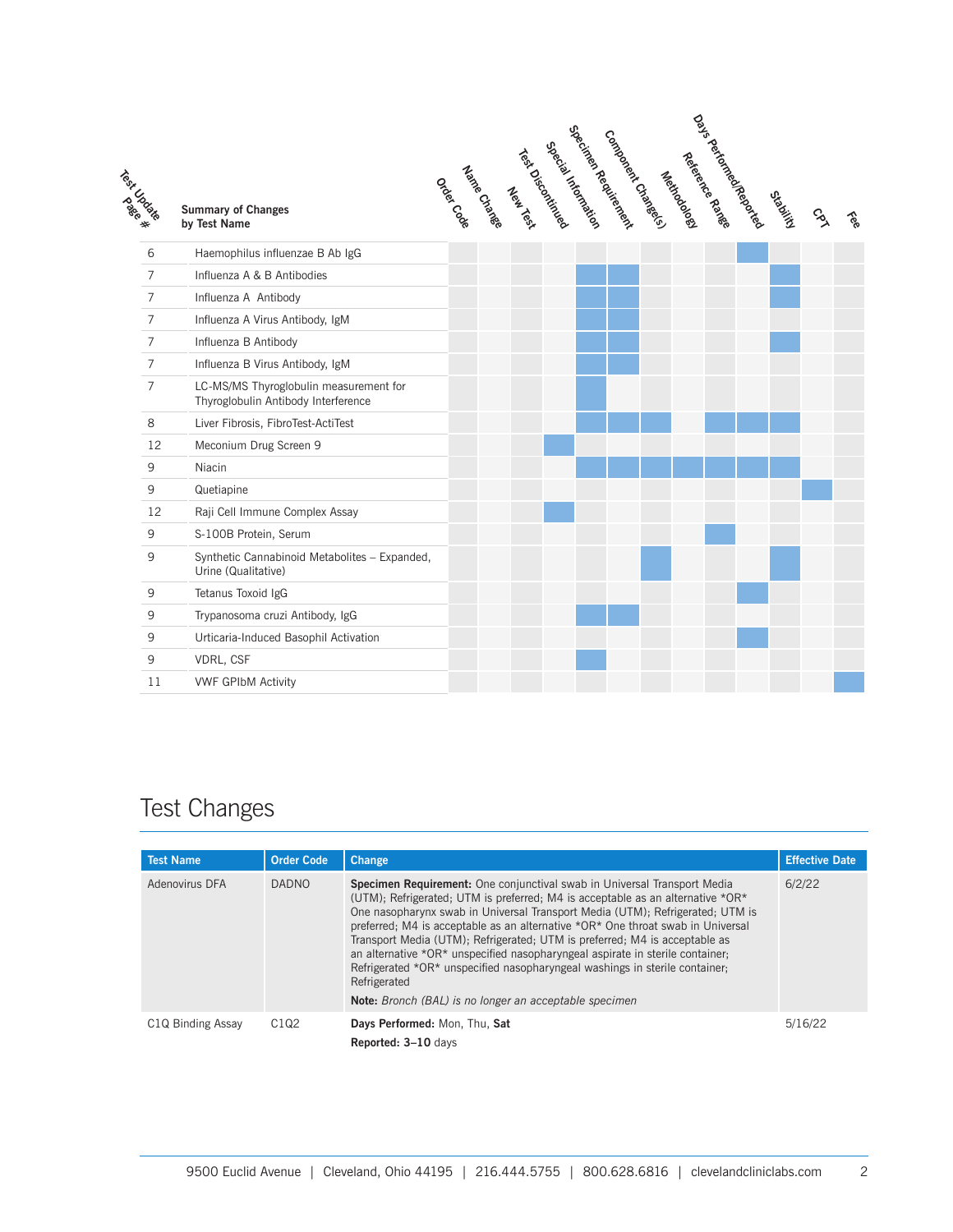| <b>Test Name</b>                           | <b>Order Code</b> | <b>Change</b>                                                                                                                                                                                                                                                                                                                                                                                                                                                                                                                                                                                                                                                                                                                                                                                                                                                                                                                                                                                                                                                                                                                                                                                                                                                                                                                                                                                                                                                                                                                                                                                                                                                                                                                                                                                                                                                                                                                                                                                                                                                                                                                                                                                                                                                                                                 | <b>Effective Date</b>    |
|--------------------------------------------|-------------------|---------------------------------------------------------------------------------------------------------------------------------------------------------------------------------------------------------------------------------------------------------------------------------------------------------------------------------------------------------------------------------------------------------------------------------------------------------------------------------------------------------------------------------------------------------------------------------------------------------------------------------------------------------------------------------------------------------------------------------------------------------------------------------------------------------------------------------------------------------------------------------------------------------------------------------------------------------------------------------------------------------------------------------------------------------------------------------------------------------------------------------------------------------------------------------------------------------------------------------------------------------------------------------------------------------------------------------------------------------------------------------------------------------------------------------------------------------------------------------------------------------------------------------------------------------------------------------------------------------------------------------------------------------------------------------------------------------------------------------------------------------------------------------------------------------------------------------------------------------------------------------------------------------------------------------------------------------------------------------------------------------------------------------------------------------------------------------------------------------------------------------------------------------------------------------------------------------------------------------------------------------------------------------------------------------------|--------------------------|
| C Telopeptide,<br><b>Beta Cross Linked</b> | <b>CTELO</b>      | Special Information: CRITICAL FROZEN. Separate specimens must be submitted<br>when multiple tests are ordered. Morning fasting specimen preferred. Patient<br>Prep: For patients receiving therapy with high biotin doses (e.g. greater than 5<br>mg/day), specimen should not be drawn until at least 8 hours after the last biotin<br>administration. Hemolyzed specimens are unacceptable. This test is New York DOH<br>approved.<br><b>Specimen Requirement:</b> 1 mL serum from Serum Separator (Gold) tube; Minimum<br>0.5 mL; Frozen, <b>Critical</b> ; Morning fasting specimen preferred. Patient Prep.<br>For patients receiving therapy with high biotin doses (e.g. greater than 5 mg/<br>day), specimen should not be drawn until at least 8 hours after the last biotin<br>administration. Allow tube to sit for 15-20 minutes at room temperature to form<br>clot. Centrifuge and separate serum from cells ASAP or within 2 hours of collection.<br>Transfer serum to standard aliquot tube. Separate specimens must be submitted<br>when multiple tests are ordered. $*OR*1$ mL plasma from Lithium heparin (Green)<br>tube; Minimum 0.5 mL; Frozen, Critical; Morning fasting specimen preferred.<br>Patient Prep: For patients receiving therapy with high biotin doses (e.g. greater than<br>5 mg/day), specimen should not be drawn until at least 8 hours after the last biotin<br>administration. Allow tube to sit for 15-20 minutes at room temperature to form<br>clot. Centrifuge and separate serum from cells ASAP or within 2 hours of collection.<br>Transfer serum to standard aliquot tube. Separate specimens must be submitted<br>when multiple tests are ordered. $*OR*1$ mL plasma from EDTA (Lavender) tube;<br>Minimum 0.5 mL; Frozen, Critical; Morning fasting specimen preferred. Patient<br>Prep: For patients receiving therapy with high biotin doses (e.g. greater than 5<br>mg/day), specimen should not be drawn until at least 8 hours after the last biotin<br>administration. Allow tube to sit for 15-20 minutes at room temperature to form<br>clot. Centrifuge and separate serum from cells ASAP or within 2 hours of collection.<br>Transfer serum to standard aliquot tube. Separate specimens must be submitted<br>when multiple tests are ordered. | effective<br>immediately |
|                                            |                   | <b>Reference Range:</b><br>Female:<br>6 months-6 years: $500-1800$ pg/mL<br>7-9 years: 566-1690 pg/mL<br>10-12 years: 503-2077 pg/mL<br>13–15 years: $160-1590$ pg/mL<br>16–17 years: 167–933 pg/mL<br>Premenopausal: 136–689 pg/mL<br>Postmenopausal: 177-1015 pg/mL<br>Male:<br>6 months-6 years: $238-1019$ pg/mL<br>7-9 years: 238-1019 pg/mL<br>10–12 years: $238 - 1019$ pg/mL<br>13–15 years: $238-1019$ pg/mL<br>16–17 years: $238 - 1019$ pg/mL<br>18-29 years: 238-1019 pg/mL<br>30-39 years: 225-936 pg/mL<br>40-49 years: 182-801 pg/mL<br>50-59 years: 161-737 pg/mL<br>60-69 years: 132-752 pg/mL<br>70–99 years: 118–776 pg/mL<br>Days Performed: Sun-Sat<br>Reported: 1-2 days                                                                                                                                                                                                                                                                                                                                                                                                                                                                                                                                                                                                                                                                                                                                                                                                                                                                                                                                                                                                                                                                                                                                                                                                                                                                                                                                                                                                                                                                                                                                                                                                                |                          |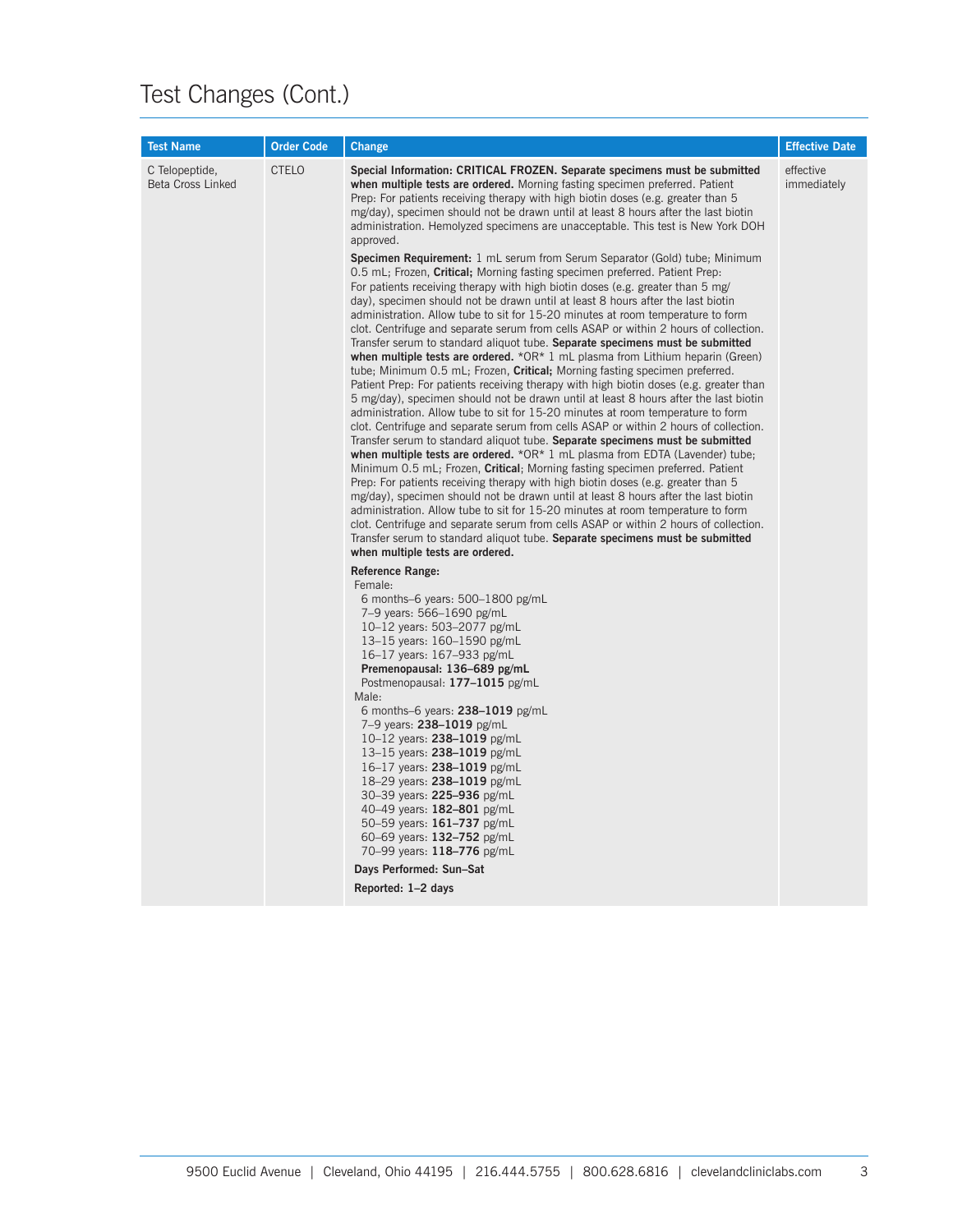| <b>Test Name</b>              | <b>Order Code</b>                                                                                                                                                                                                                                     | Change                                                                                                                                                                                                                                                                                                                                                              | <b>Effective Date</b>                                                                                                                                                                                                                                                                                                                   |  |  |  |  |  |                                                                                                                                                             |  |  |                                                                                                                                                                                                                                   |  |
|-------------------------------|-------------------------------------------------------------------------------------------------------------------------------------------------------------------------------------------------------------------------------------------------------|---------------------------------------------------------------------------------------------------------------------------------------------------------------------------------------------------------------------------------------------------------------------------------------------------------------------------------------------------------------------|-----------------------------------------------------------------------------------------------------------------------------------------------------------------------------------------------------------------------------------------------------------------------------------------------------------------------------------------|--|--|--|--|--|-------------------------------------------------------------------------------------------------------------------------------------------------------------|--|--|-----------------------------------------------------------------------------------------------------------------------------------------------------------------------------------------------------------------------------------|--|
| Celiac Comprehensive<br>Panel | <b>CELCMP</b>                                                                                                                                                                                                                                         | For interface clients only–Test build may need to be modified<br>Includes:<br>Total IgA<br>Anti-Human Tissue Anti-Human Transglutaminase IgA<br>HLA-DQ2<br>HLA-DQ8<br>Gliadin IgA                                                                                                                                                                                   | 6/2/22                                                                                                                                                                                                                                                                                                                                  |  |  |  |  |  |                                                                                                                                                             |  |  |                                                                                                                                                                                                                                   |  |
|                               |                                                                                                                                                                                                                                                       | Special Information: For all Tissue Transglutaminase IgA <20 U in conjunction<br>with a Total IgA of <7, a Tissue Transglutaminase IgG and Gliadin IgG will be<br>performed and billed.                                                                                                                                                                             |                                                                                                                                                                                                                                                                                                                                         |  |  |  |  |  |                                                                                                                                                             |  |  |                                                                                                                                                                                                                                   |  |
|                               |                                                                                                                                                                                                                                                       |                                                                                                                                                                                                                                                                                                                                                                     |                                                                                                                                                                                                                                                                                                                                         |  |  |  |  |  | Clinical Limitation: Serum samples that are hemolyzed, lipemic, heat treated,<br>bacterially contaminated or contain visible particulate should be avoided. |  |  |                                                                                                                                                                                                                                   |  |
|                               |                                                                                                                                                                                                                                                       |                                                                                                                                                                                                                                                                                                                                                                     | <b>Clinical Information:</b> Comprehensive panel of tests useful to screen patients<br>suspected of celiac disease. This panel should not be the first choice in screening<br>patients for celiac disease. Presence of celiac-specific alleles helps assess a patient's<br>risk of developing celiac disease when serology is negative. |  |  |  |  |  |                                                                                                                                                             |  |  |                                                                                                                                                                                                                                   |  |
|                               |                                                                                                                                                                                                                                                       | Specimen Requirement: THIS ASSAY REQURIES MULTIPLE SPECIMEN TYPES 2<br>mL serum from Serum Separator (SST) tube; <b>Refrigerated</b> AND 4 mL whole blood<br>in EDTA (Lavender) tube; Ambient $*OR*$ 2 mL serum from no additive (Red) tube;<br><b>Refrigerated</b> AND 7 mL whole blood in Acid Citrate Dextrose (ACD) A or B (Yellow)<br>tube; Ambient            |                                                                                                                                                                                                                                                                                                                                         |  |  |  |  |  |                                                                                                                                                             |  |  |                                                                                                                                                                                                                                   |  |
|                               |                                                                                                                                                                                                                                                       |                                                                                                                                                                                                                                                                                                                                                                     |                                                                                                                                                                                                                                                                                                                                         |  |  |  |  |  |                                                                                                                                                             |  |  | Stability:<br>Ambient: Serum: 1 day; Whole Blood: 1 week<br>Refrigerated: Serum: 7 days; Whole blood: 1 week<br>Frozen: Serum: 8 months (Multiple freeze-thaw cycles for serum are not<br>recommended); Whole blood: Unacceptable |  |
|                               |                                                                                                                                                                                                                                                       | Methodology:<br>Enzyme-Linked Immunosorbent Assay (ELISA)<br>Immunoturbidometric Assay<br>Polymerase Chain Reaction (PCR)<br>Sequence Specific Oligonucleotide Probe (SSOP)                                                                                                                                                                                         |                                                                                                                                                                                                                                                                                                                                         |  |  |  |  |  |                                                                                                                                                             |  |  |                                                                                                                                                                                                                                   |  |
|                               |                                                                                                                                                                                                                                                       | Reference Range:<br>HLA-DQ2 (CELIAO1): Refer to report<br>HLA-DQ8 (CELIA02): Refer to report<br>IgA (IGA): Reference ranges unchanged<br>Transglutaminase Ab, IgA (TGLUTA): <20 Units<br>Gliad Deamidated IgA Qual (GLIADAQ): Negative<br>Gliadin IgA Ab (GLIADA): <20 Units<br>Transglutaminase IgA Qualitative (TGLIGA): Negative                                 |                                                                                                                                                                                                                                                                                                                                         |  |  |  |  |  |                                                                                                                                                             |  |  |                                                                                                                                                                                                                                   |  |
| Celiac Gluten Free<br>Panel   | <b>CELGLU</b>                                                                                                                                                                                                                                         | <b>Special Information:</b> Multiple freeze thaw cycles from serum are not recommended.<br>Deamidated Gliadin Peptide Ab, IgA, Deamidated Gliadin Peptide Ab, IgG, Anti-<br>human Tissue Anti-human Transglutaminase IgA, Anti-human Tissue Anti-human<br>Transglutaminase IgG, and Total IgA may automatically be ordered and billed on<br>positive Genetic tests. | 6/2/22                                                                                                                                                                                                                                                                                                                                  |  |  |  |  |  |                                                                                                                                                             |  |  |                                                                                                                                                                                                                                   |  |
|                               | tube; Ambient<br>Stability:<br>Ambient: Serum: 24 hours; Whole Blood: 1 week<br>Refrigerated: Serum: 7 days; Whole blood: 1 week<br>Frozen: Serum: 8 months (Multiple freeze-thaw cycles for serum are not<br>recommended); Whole blood: Unacceptable | Specimen Requirement: THIS ASSAY REQURIES MULTIPLE SPECIMEN TYPES 2<br>mL serum from Serum Separator (SST) tube; Refrigerated AND 4 mL whole blood<br>in EDTA (Lavender) tube; Ambient $*OR*$ 2 mL serum from no additive (Red) tube;<br><b>Refrigerated</b> AND 7 mL whole blood in Acid Citrate Dextrose (ACD) A or B (Yellow)                                    |                                                                                                                                                                                                                                                                                                                                         |  |  |  |  |  |                                                                                                                                                             |  |  |                                                                                                                                                                                                                                   |  |
|                               |                                                                                                                                                                                                                                                       |                                                                                                                                                                                                                                                                                                                                                                     |                                                                                                                                                                                                                                                                                                                                         |  |  |  |  |  |                                                                                                                                                             |  |  |                                                                                                                                                                                                                                   |  |
|                               |                                                                                                                                                                                                                                                       | Methodology:<br>Enzyme-Linked Immunosorbent Assay (ELISA)<br>Immunoturbidometric Assay<br>Nephelometry (NEPH)<br>Polymerase Chain Reaction (PCR)<br>Sequence Specific Oligonucleotide Probe (SSOP)                                                                                                                                                                  |                                                                                                                                                                                                                                                                                                                                         |  |  |  |  |  |                                                                                                                                                             |  |  |                                                                                                                                                                                                                                   |  |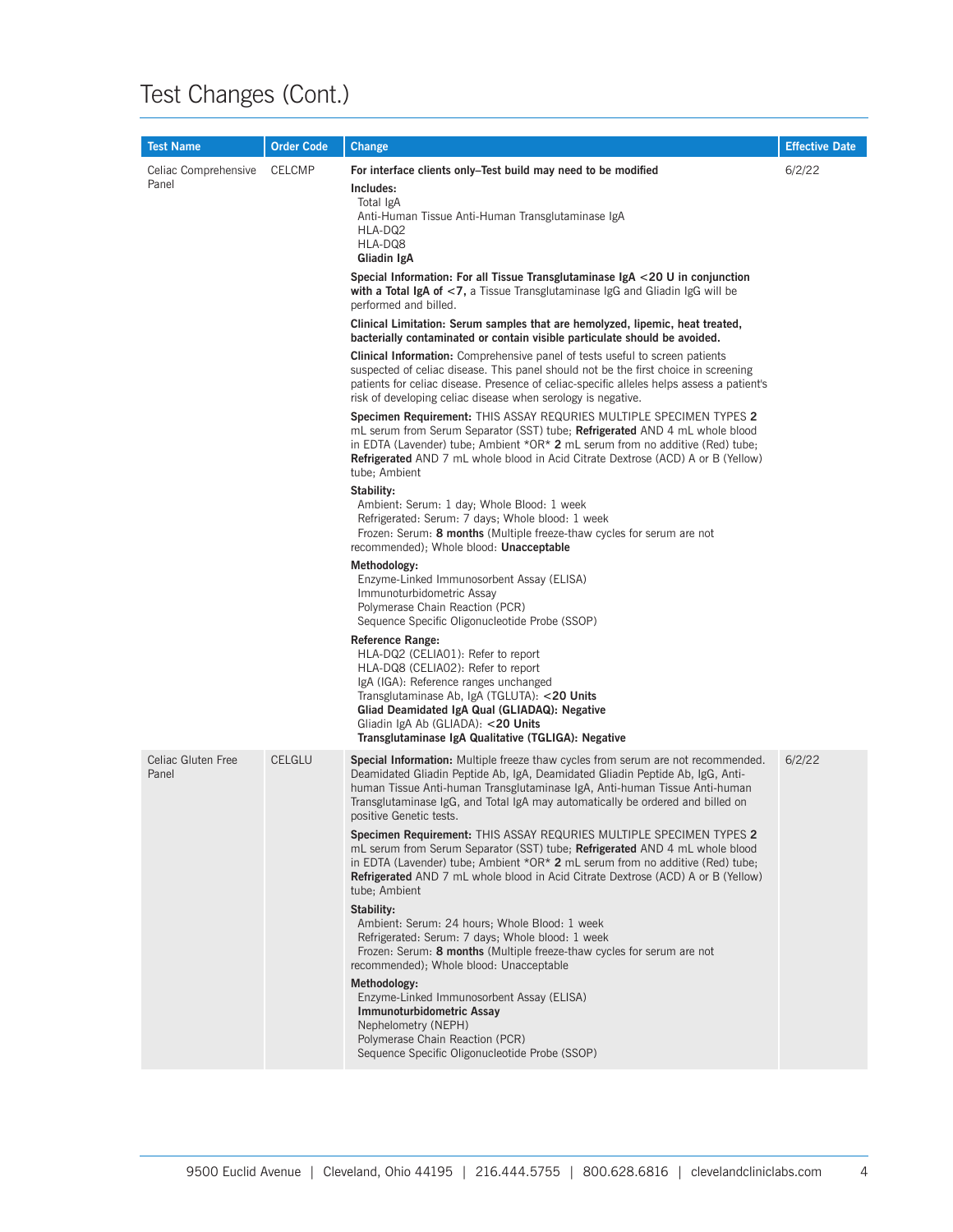| <b>Test Name</b>                                 | <b>Order Code</b> | Change                                                                                                                                                                                                                                                                                                                                                                                                                                                                                                                                                                                                                                                                                                                                                                                                                                                                                                                                                                                                                                                                                                                                                                                                                                                                                                                                                                                                                                                                                                                                                                                                                                                                                                                                                                                                                                                                        | <b>Effective Date</b> |
|--------------------------------------------------|-------------------|-------------------------------------------------------------------------------------------------------------------------------------------------------------------------------------------------------------------------------------------------------------------------------------------------------------------------------------------------------------------------------------------------------------------------------------------------------------------------------------------------------------------------------------------------------------------------------------------------------------------------------------------------------------------------------------------------------------------------------------------------------------------------------------------------------------------------------------------------------------------------------------------------------------------------------------------------------------------------------------------------------------------------------------------------------------------------------------------------------------------------------------------------------------------------------------------------------------------------------------------------------------------------------------------------------------------------------------------------------------------------------------------------------------------------------------------------------------------------------------------------------------------------------------------------------------------------------------------------------------------------------------------------------------------------------------------------------------------------------------------------------------------------------------------------------------------------------------------------------------------------------|-----------------------|
| Celiac Screen with<br>Reflex                     |                   | For interface clients only–Test build may need to be modified<br>Includes:<br>Total IgA<br>Tissue Transglutaminase, IgA<br>Gliadin, IgA<br><b>Special Information:</b> For all Tissue Transglutaminase $gA < 20$ U in conjunction with<br>a Total IgA of <7, a Tissue Transglutaminase IgG and Gliadin IgG will be performed<br>and billed. IgG tests are only useful in patients with low total IgA and in patients<br>less than two years of age<br>Clinical Limitation: Serum is the only acceptable sample type. Samples that are<br>hemolyzed, lipemic, heat treated, bacterially contaminated or contain visible<br>particulate should be avoided.<br><b>Clinical Information:</b> Celiac disease (CD) is a common, immune mediated systemic<br>disorder affecting individuals expressing HLA-DQ2 and HLA DQ8 alleles. Presence of<br>CD specific autoantibodies and characteristic intestinal biopsy findings are used for<br>diagnosis of disease. Immunoglobulin A (IgA) anti-tissue transglutaminase antibodies<br>(tTG) are the most sensitive and specific antibodies used for screening. Total IgA<br>antibodies are also examined to rule out an IgA deficiency which may lead to a false<br>negative IgA anti tTG. (Up to 3% of CD patients may have IgA deficiency).<br>Specimen Requirement: 2 mL serum from Serum Separator (Gold) tube;<br>Refrigerated *OR* 2 mL serum from no additive (Red) tube; Refrigerated<br>Stability:<br>Ambient: 1 day<br>Refrigerated: 7 days<br>Frozen: 8 months<br>Methodology:<br>Enzyme-Linked Immunosorbent Assay (ELISA)<br>Immunoturbidometric Assay<br><b>Reference Range:</b><br>IgA (IGA): reference ranges unchanged<br>Transglutaminase Ab, IgA (TGLUTA): <20 Units<br>Gliad Deamidated IgA Qual (GLIADAQ): Negative<br>Gliadin IgA Ab (GLIADA): < 20 Units<br>Transglutaminase IgA Qualitative (TGLIGA): Negative | 6/2/22                |
| Chikungunya<br>Antibodies, IgG and<br><i>lgM</i> | <b>CHIKGM</b>     | Special Information: Hemolyzed, severely lipemic, contaminated or heat-inactivated<br>specimens will be rejected. This test is New York DOH approved.<br><b>Specimen Requirement:</b> 1 mL serum from Serum Separator (Gold) tube;<br>Refrigerated; Separate serum from cells ASAP or within 2 hours of collection and<br>transfer into standard aliquot tube. Parallel testing is preferred and convalescent<br>specimens must be received within 30 days from receipt of the acute specimens.<br>Label specimens plainly as 'acute' or 'convalescent.' $*OR*$ 1 mL plasma from<br>Lithium heparin Plasma Separator (Light Green) tube; Refrigerated; Separate<br>serum from cells ASAP or within 2 hours of collection and transfer into standard<br>aliquot tube. Parallel testing is preferred and convalescent specimens must be<br>received within 30 days from receipt of the acute specimens. Label specimens<br>plainly as 'acute' or 'convalescent.' $*OR*1$ mL plasma from EDTA (Lavender) tube;<br>Refrigerated; Separate serum from cells ASAP or within 2 hours of collection and<br>transfer into standard aliquot tube. Parallel testing is preferred and convalescent<br>specimens must be received within 30 days from receipt of the acute specimens.<br>Label specimens plainly as 'acute' or 'convalescent.'                                                                                                                                                                                                                                                                                                                                                                                                                                                                                                                                             | 5/16/22               |
| Coccidioides Ab, CF                              | <b>COCICF</b>     | Special Information: Non-serum specimens and serum that is contaminated,<br>hemolyzed, icteric or lipemic will be rejected. This test is New York DOH approved.<br><b>Specimen Requirement:</b> 1 mL serum from Serum Separator (Gold) tube; <b>Minimum:</b><br><b>0.6</b> mL; Refrigerated; Separate serum from cells ASAP or within 2 hours of<br>collection and transfer to standard aliquot tube. Parallel testing is preferred and<br>convalescent specimens must be received within 30 days from receipt of the acute<br>specimens. Label specimens plainly as 'acute' and 'convalescent.'                                                                                                                                                                                                                                                                                                                                                                                                                                                                                                                                                                                                                                                                                                                                                                                                                                                                                                                                                                                                                                                                                                                                                                                                                                                                              | 5/16/22               |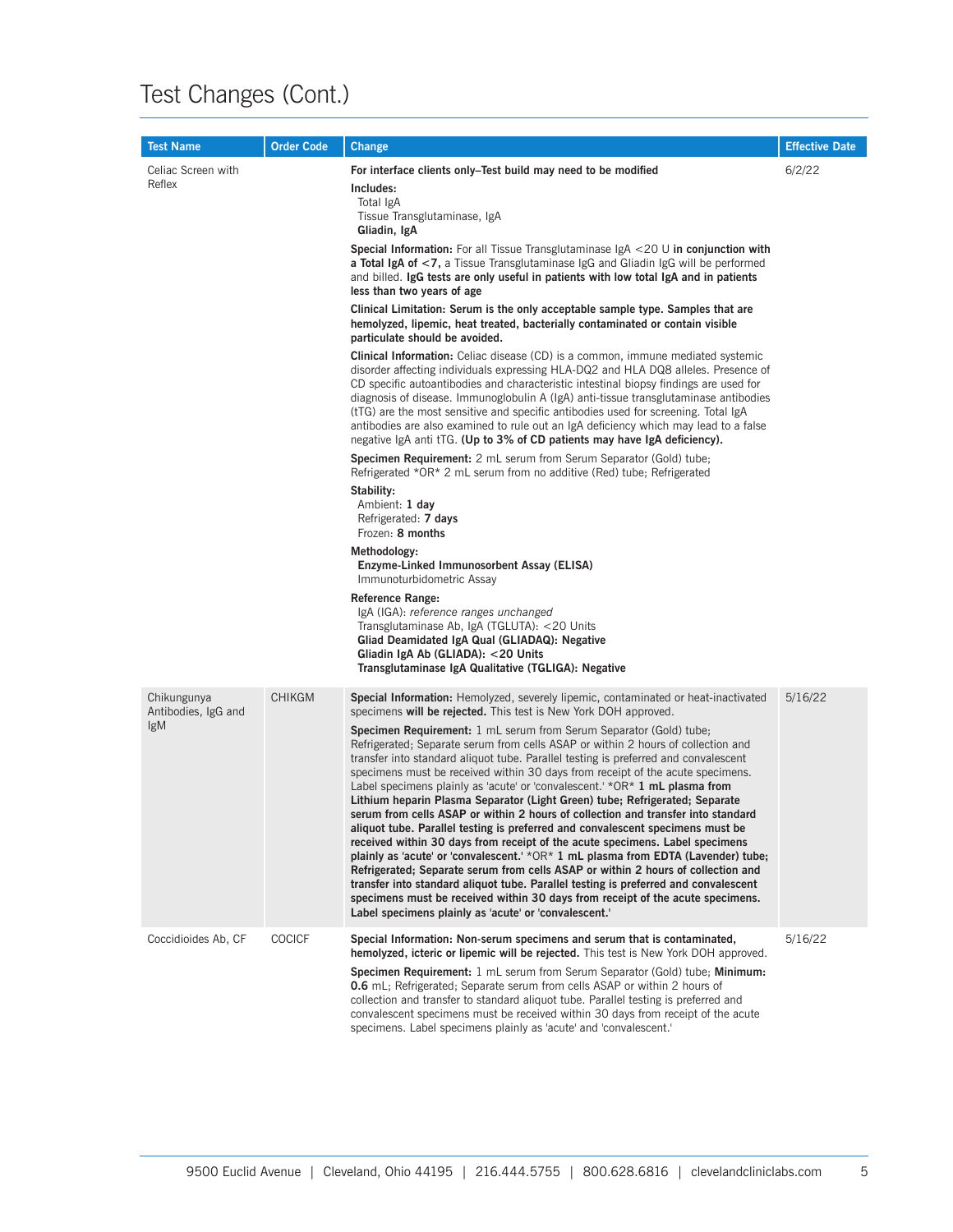| <b>Test Name</b>                                       | <b>Order Code</b> | <b>Change</b>                                                                                                                                                                                                                                                                                                                                                                                                                                                                                                                                                                                                                                                                                                                                                                                                                                                                                                                                                                                                                                                                                                                                                                                                                                                                                                                                                                                                                                                                                                                                                                                                                                                                          | <b>Effective Date</b>    |
|--------------------------------------------------------|-------------------|----------------------------------------------------------------------------------------------------------------------------------------------------------------------------------------------------------------------------------------------------------------------------------------------------------------------------------------------------------------------------------------------------------------------------------------------------------------------------------------------------------------------------------------------------------------------------------------------------------------------------------------------------------------------------------------------------------------------------------------------------------------------------------------------------------------------------------------------------------------------------------------------------------------------------------------------------------------------------------------------------------------------------------------------------------------------------------------------------------------------------------------------------------------------------------------------------------------------------------------------------------------------------------------------------------------------------------------------------------------------------------------------------------------------------------------------------------------------------------------------------------------------------------------------------------------------------------------------------------------------------------------------------------------------------------------|--------------------------|
| Coccidioides IgG and<br>IgM Antibodies                 | <b>COCIMG</b>     | Special Information: Non-serum specimens and serum that is contaminated,<br>hemolyzed, icteric or lipemic will be rejected. This test is New York DOH approved.<br><b>Clinical Information:</b> May aid in the diagnosis of coccidioidomycosis (Valley fever).<br>Negative fungal serology does not rule out the possibility of current infection. <b>Note:</b><br>This immunoassay uses recombinant and native Coccidioides antigens, including<br>CF and TP antigens.<br><b>Specimen Requirement:</b> 2 mL serum from Serum Separator (Gold) tube; <b>Minimum:</b><br>0.6 mL; Refrigerated; Separate serum from cells ASAP or within 2 hours of<br>collection and transfer serum to standard aliquot tube. Parallel testing is preferred<br>and convalescent specimens must be received within 30 days from receipt of the<br>acute specimens. Please mark specimens plainly as "acute" or "convalescent."<br>Stability:<br>Ambient: After separation from cells: 48 hours<br>Refrigerated: After separation from cells: 2 weeks<br>Frozen: After separation from cells: 1 year (Avoid repeated freeze/thaw cycles)                                                                                                                                                                                                                                                                                                                                                                                                                                                                                                                                                                  | 5/16/22                  |
| Cryoglobulin,<br>Qualitative                           | <b>CRYO</b>       | For interface clients only–Test build may need to be modified<br><b>Test Name:</b> Previously Cryoglobulin<br><b>Order Code: Previously CRYOQT</b><br>Special Information:<br>1. Pre-warm tube(s) to $37^{\circ}$ C in a water bath, incubator, or in a cup with heal<br>warmers.<br>2. Immediately after collection, incubate the clotting blood for 90 minutes in a<br>37°C water bath, incubator, or in a cup with heal warmers.<br>3. Centrifuge tube(s) for 5 minutes at 3,000 rpm at room temperature.<br>4. Remove the serum using a polystyrene transfer pipette and place into a labelled<br>plastic tube. If needed repeat step 3 to remove extraneous red blood cells.<br>5. Transfer serum into a second properly labeled plastic tube. Store at $2-8^{\circ}$ C for<br>at least 72 hours to precipitate the cryoglobulins. Slight to moderate hemolysis is<br>acceptable.<br>Clinical Limitation: Patients should fast for 8h before sample collection to minimize<br>the potential for turbidity due to triglycerides.<br><b>Specimen Requirement: 3</b> mL serum from no additive (Red) tube; <b>Minimum:</b><br>1 mL; Do not use serum separator tubes. Keep sample warm until separated from<br>cells. Immediately after collection, place tubes in heel warmer or 37 degree C<br>(warm, not hot) water. Allow to clot at 37 degrees C for 90 minutes. Centrifuge at<br>37 C if possible (do not use refrigerated centrifuge), and separate serum from cells.<br>Refrigerate serum after separation from cells.<br>Stability:<br>Ambient: 24 hours<br>Refrigerated: 45 days<br>Frozen: Unacceptable<br><b>Methodology: Visual</b><br><b>Reference Range: Negative</b> | 6/2/22                   |
| Cryptosporidium &<br>Giardia Antigens by<br><b>EIA</b> | <b>OVAPSC</b>     | <b>Specimen Requirement:</b> 5 mL stool in clean container; Ambient; Outside locations<br>should submit stool preserved in formalin. Transport at ambient temperature<br>preferred. Unpreserved stool should be submitted to the lab within 30 minutes of<br>collection and transported in a clean leakproof container. Stool can be transported<br>at ambient temperature or refrigerated. Do not freeze. *OR* 5 mL stool in O-P kit;<br>Ambient; Outside and outpatient locations should submit stool preserved in formalin.<br>Transport at ambient temperature preferred.                                                                                                                                                                                                                                                                                                                                                                                                                                                                                                                                                                                                                                                                                                                                                                                                                                                                                                                                                                                                                                                                                                          | effective<br>immediately |
| Diphtheria Toxoid<br>IgG Abs                           | <b>DIPIGG</b>     | Reported: 2-4 days                                                                                                                                                                                                                                                                                                                                                                                                                                                                                                                                                                                                                                                                                                                                                                                                                                                                                                                                                                                                                                                                                                                                                                                                                                                                                                                                                                                                                                                                                                                                                                                                                                                                     | 5/16/22                  |
| Haemophilus<br>influenzae B Ab IgG                     | <b>HINFLU</b>     | Reported: 2-4 days                                                                                                                                                                                                                                                                                                                                                                                                                                                                                                                                                                                                                                                                                                                                                                                                                                                                                                                                                                                                                                                                                                                                                                                                                                                                                                                                                                                                                                                                                                                                                                                                                                                                     | 5/16/22                  |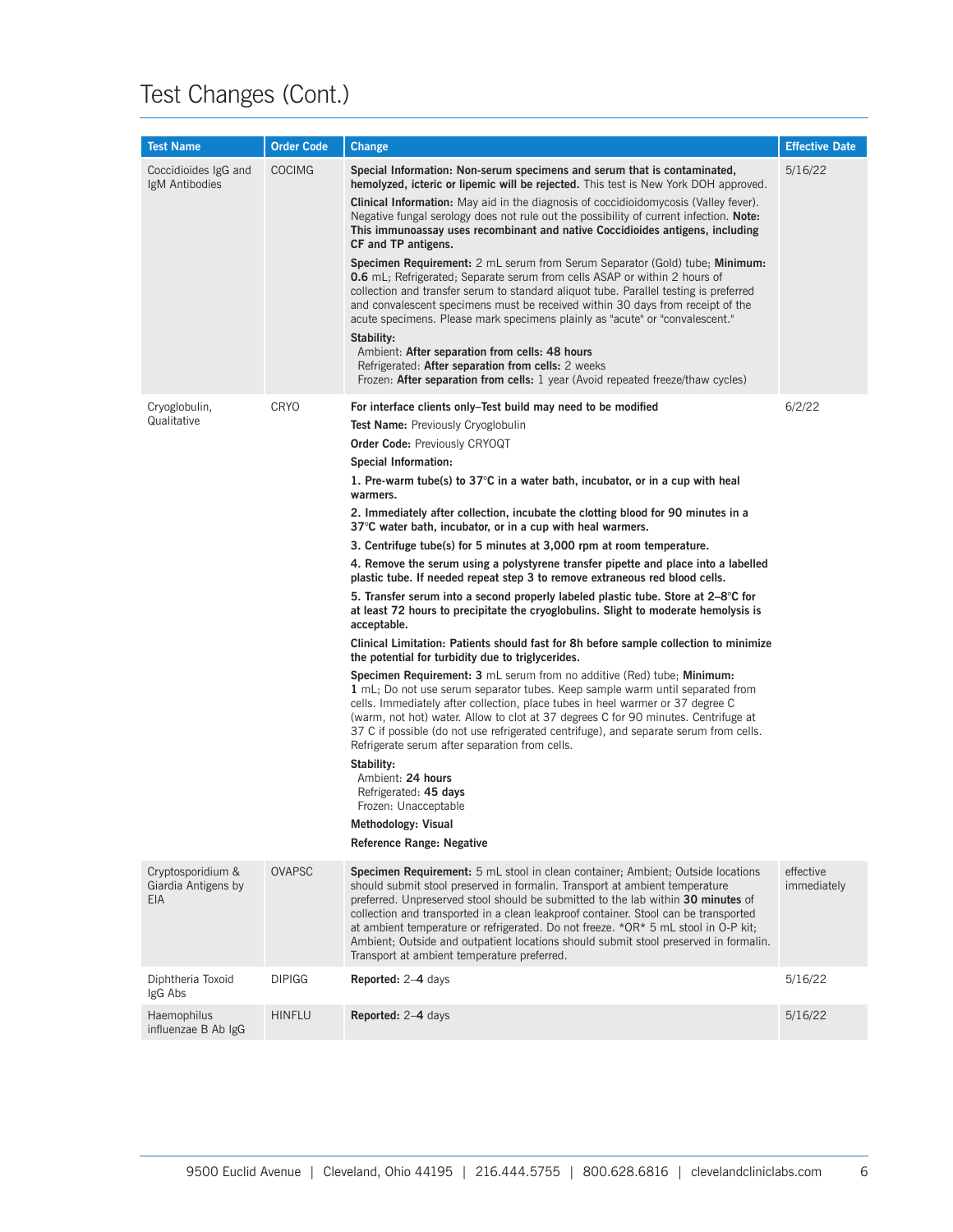| <b>Test Name</b>                                                                       | <b>Order Code</b> | <b>Change</b>                                                                                                                                                                                                                                                                                                                                                                                                                                                                                                                                                                                                                                                                                                     | <b>Effective Date</b> |
|----------------------------------------------------------------------------------------|-------------------|-------------------------------------------------------------------------------------------------------------------------------------------------------------------------------------------------------------------------------------------------------------------------------------------------------------------------------------------------------------------------------------------------------------------------------------------------------------------------------------------------------------------------------------------------------------------------------------------------------------------------------------------------------------------------------------------------------------------|-----------------------|
| Influenza A & B<br>Antibodies                                                          | <b>INFLAB</b>     | Special Information: Bacterially contaminated, heat-inactivated, hemolyzed,<br>icteric, lipemic, or turbid specimens will be rejected.<br><b>Specimen Requirement:</b> 1 mL serum from Serum Separator (Gold) tube;<br>Refrigerated; Separate serum from cells ASAP or within 2 hours of collection<br>and transfer serum to standard aliquot tube. Parallel testing is preferred and<br>convalescent specimens must be received within 30 days from receipt of the<br>acute specimens. Please mark specimens plainly as "acute" or "convalescent."<br>Stability:                                                                                                                                                 | 5/16/22               |
|                                                                                        |                   | Ambient: After separation from cells: 48 hours<br>Refrigerated: After separation from cells: 2 weeks<br>Frozen: After separation from cells: 1 year                                                                                                                                                                                                                                                                                                                                                                                                                                                                                                                                                               |                       |
| Influenza A Antibody                                                                   | <b>INFLUA</b>     | Special Information: Bacterially contaminated, heat-inactivated, hemolyzed,<br>icteric, lipemic, or turbid specimens will be rejected.<br>Specimen Requirement: 1 mL serum from Serum Separator (Gold) tube;<br>Refrigerated; Separate serum from cells ASAP or within 2 hours of collection<br>and transfer serum to standard aliquot tube. Parallel testing is preferred and<br>convalescent specimens must be received within 30 days from receipt of the<br>acute specimens. Please mark specimens plainly as "acute" or "convalescent."<br>Stability:<br>Ambient: After separation from cells: 48 hours<br>Refrigerated: After separation from cells: 2 weeks<br>Frozen: After separation from cells: 1 year | 5/16/22               |
| Influenza A Virus<br>Antibody, IgM                                                     | <b>INFLAM</b>     | Special Information: Bacterially contaminated, heat-inactivated, hemolyzed,<br>icteric, lipemic, or turbid specimens will be rejected.<br><b>Specimen Requirement:</b> 1 mL serum from Serum Separator (Gold) tube;<br>Refrigerated; Separate serum from cells ASAP or within 2 hours of collection<br>and transfer serum to standard aliquot tube. Parallel testing is preferred and<br>convalescent specimens must be received within 30 days from receipt of the<br>acute specimens. Please mark specimens plainly as "acute" or "convalescent."                                                                                                                                                               | 5/16/22               |
| Influenza B Antibody                                                                   | <b>INFLUB</b>     | Special Information: Bacterially contaminated, heat-inactivated, hemolyzed,<br>icteric, lipemic, or turbid specimens will be rejected.<br>Specimen Requirement: 1 mL serum from Serum Separator (Gold) tube;<br>Refrigerated; Separate serum from cells ASAP or within 2 hours of collection<br>and transfer serum to standard aliquot tube. Parallel testing is preferred and<br>convalescent specimens must be received within 30 days from receipt of the<br>acute specimens. Please mark specimens plainly as "acute" or "convalescent."<br>Stability:<br>Ambient: After separation from cells: 48 hours<br>Refrigerated: After separation from cells: 2 weeks<br>Frozen: After separation from cells: 1 year | 5/16/22               |
| Influenza B Virus<br>Antibody, IgM                                                     | <b>INFLBM</b>     | Special Information: Bacterially contaminated, heat-inactivated, hemolyzed,<br>icteric, lipemic, or turbid specimens will be rejected.<br>Specimen Requirement: 1 mL serum from Serum Separator (Gold) tube;<br>Refrigerated; Separate serum from cells ASAP or within 2 hours of collection<br>and transfer serum to standard aliquot tube. Parallel testing is preferred and<br>convalescent specimens must be received within 30 days from receipt of the<br>acute specimens. Please mark specimens plainly as "acute" or "convalescent."                                                                                                                                                                      | 5/16/22               |
| LC-MS/MS<br>Thyroglobulin<br>measurement<br>for Thyroglobulin<br>Antibody Interference | <b>TGMSMS</b>     | Special Information: Samples left ambient for greater than 1 day or specimens that<br>are grossly lipemic will be rejected. This test is New York DOH approved.                                                                                                                                                                                                                                                                                                                                                                                                                                                                                                                                                   | 5/16/22               |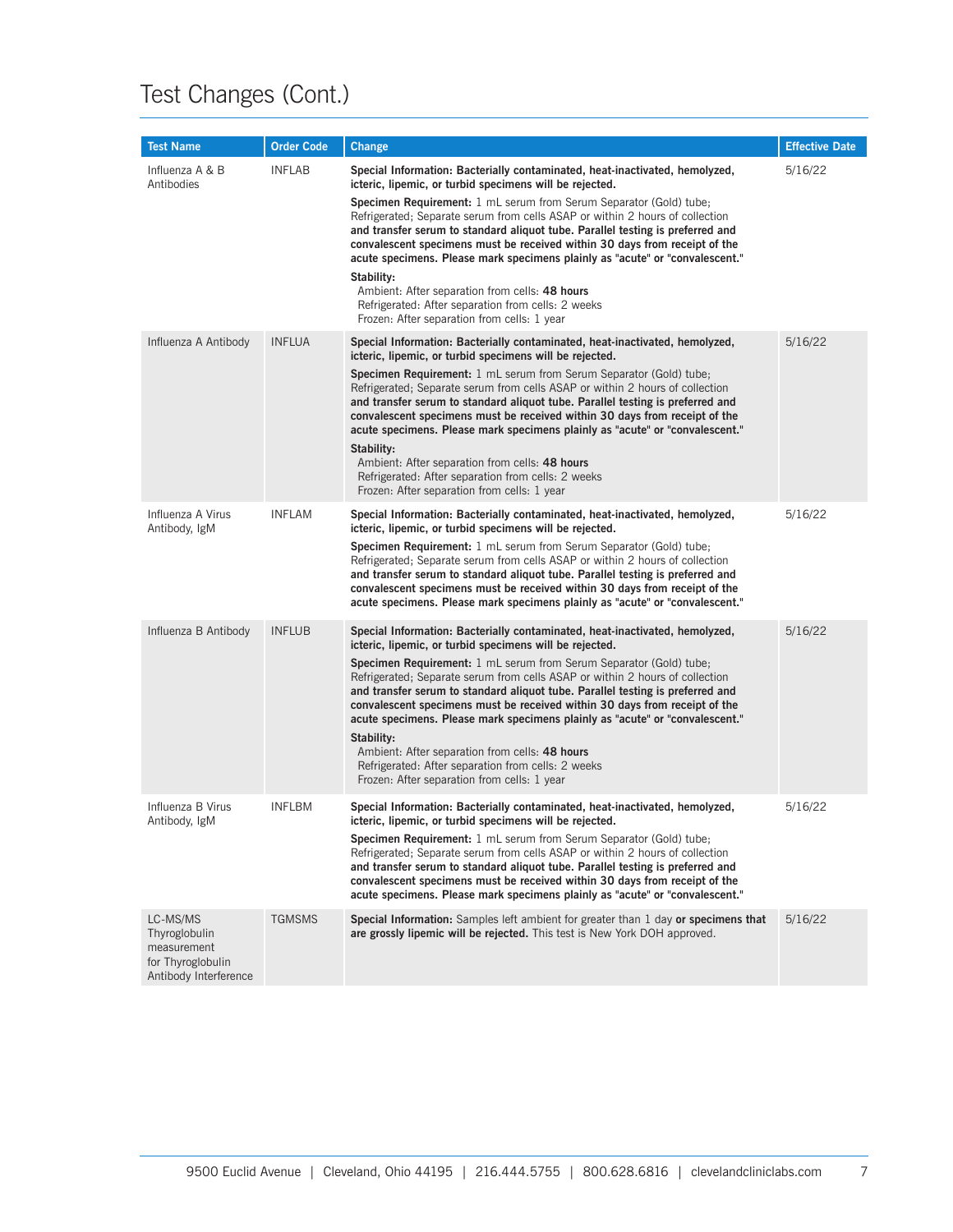| <b>Test Name</b>   | <b>Order Code</b> | <b>Change</b>                                                                                                                                                                                                                                                                                                                                                                                                                                                                                                                                                                                                                                                                                                                                                                                                                                                                                                                                                                                                                                                                                                                                                                                                                                                                                                                                                                                                                                                                                                                                                                                                                                                                                                                                                                                                                                                                                                                                               | <b>Effective Date</b> |  |  |  |                                                                        |  |  |  |  |  |  |  |  |                                         |  |
|--------------------|-------------------|-------------------------------------------------------------------------------------------------------------------------------------------------------------------------------------------------------------------------------------------------------------------------------------------------------------------------------------------------------------------------------------------------------------------------------------------------------------------------------------------------------------------------------------------------------------------------------------------------------------------------------------------------------------------------------------------------------------------------------------------------------------------------------------------------------------------------------------------------------------------------------------------------------------------------------------------------------------------------------------------------------------------------------------------------------------------------------------------------------------------------------------------------------------------------------------------------------------------------------------------------------------------------------------------------------------------------------------------------------------------------------------------------------------------------------------------------------------------------------------------------------------------------------------------------------------------------------------------------------------------------------------------------------------------------------------------------------------------------------------------------------------------------------------------------------------------------------------------------------------------------------------------------------------------------------------------------------------|-----------------------|--|--|--|------------------------------------------------------------------------|--|--|--|--|--|--|--|--|-----------------------------------------|--|
| Liver Fibrosis,    | <b>LIVFIB</b>     | For interface clients only–Test build may need to be modified                                                                                                                                                                                                                                                                                                                                                                                                                                                                                                                                                                                                                                                                                                                                                                                                                                                                                                                                                                                                                                                                                                                                                                                                                                                                                                                                                                                                                                                                                                                                                                                                                                                                                                                                                                                                                                                                                               | 6/2/22                |  |  |  |                                                                        |  |  |  |  |  |  |  |  |                                         |  |
| FibroTest-ActiTest |                   | Clinical Limitation: Specimens from patients less than 2 years of age are<br>unacceptable.                                                                                                                                                                                                                                                                                                                                                                                                                                                                                                                                                                                                                                                                                                                                                                                                                                                                                                                                                                                                                                                                                                                                                                                                                                                                                                                                                                                                                                                                                                                                                                                                                                                                                                                                                                                                                                                                  |                       |  |  |  |                                                                        |  |  |  |  |  |  |  |  |                                         |  |
|                    |                   | <b>Clinical Information:</b> FibroTest and ActiTest permit the non-invasive evaluation of<br>Hepatitis B or C individuals for the presence of liver fibrosis and liver inflammation,<br>respectively. The FibroTest and ActiTest scores are calculated based on patient<br>age, gender and concentrations of serum of y-glutamyl transferase (GGT), total<br>bilirubin (TB), a-2 macroglobulin, haptoglobin, apolipoprotein A1 and alanine<br>aminotransferase (ActiTest). Fibrotest and ActiTest Scores, on a scale of 0.0 to 1.0,<br>are assigned a Metavir scale indicating the level of fibrosis or inflammation present.                                                                                                                                                                                                                                                                                                                                                                                                                                                                                                                                                                                                                                                                                                                                                                                                                                                                                                                                                                                                                                                                                                                                                                                                                                                                                                                               |                       |  |  |  |                                                                        |  |  |  |  |  |  |  |  |                                         |  |
|                    |                   | <b>Specimen Requirement: 2</b> mL serum from Serum Separator (SST) tube; <b>Minimum:</b><br>1 mL; Refrigerated; Overnight fasting is preferred. Remove serum from cells<br>ASAP after visible clot formation. $*OR*$ 2 mL serum from no additive (Red) tube;<br><b>Minimum: 1</b> mL; <b>Refrigerated</b> ; Overnight fasting is preferred. Remove serum from<br>cells ASAP after visible clot formation and transfer into standard aliquot tube.                                                                                                                                                                                                                                                                                                                                                                                                                                                                                                                                                                                                                                                                                                                                                                                                                                                                                                                                                                                                                                                                                                                                                                                                                                                                                                                                                                                                                                                                                                           |                       |  |  |  |                                                                        |  |  |  |  |  |  |  |  |                                         |  |
|                    |                   | Stability:<br>Ambient: 24 hours<br>Refrigerated: 7 days<br>Frozen: - 20 C: Not acceptable: - 70 C: 28 days                                                                                                                                                                                                                                                                                                                                                                                                                                                                                                                                                                                                                                                                                                                                                                                                                                                                                                                                                                                                                                                                                                                                                                                                                                                                                                                                                                                                                                                                                                                                                                                                                                                                                                                                                                                                                                                  |                       |  |  |  |                                                                        |  |  |  |  |  |  |  |  |                                         |  |
|                    |                   | Reference Range:<br>Fibrosis Score (SCOFIB): No reference range available<br>Fibrosis Stage (STGFIB): No reference range available<br>Fibrosis Interpretation (INTFIB):<br>FibroTest Score: $> = 0$ and $< = 0.21$ –Metavir Score: F0 no fibrosis<br>FibroTest Score: $>0.21$ and $<-0.27$ –Metavir Score: FO-F1 no fibrosis<br>FibroTest Score: $>0.27$ and $<-0.31$ –Metavir Score: F1 minimal fibrosis<br>FibroTest Score: $>0.31$ and $<-0.48$ –Metavir Score:<br>F1-F2 minimal fibrosis<br>FibroTest Score: $>0.48$ and $<-0.58$ –Metavir Score: F2 moderate fibrosis<br>FibroTest Score: $>0.58$ and $<-0.72$ –Metavir Score:<br>F3 advanced fibrosis<br>FibroTest Score: $>0.72$ and $<-0.74$ –Metavir Score:<br>F3-F4 advanced fibrosis<br>FibroTest Score: $>0.74$ and $<-1.00$ –Metavir Score: F4 severe fibrosis<br>Necroinflammatory Activity Score (SCONEC):<br>No reference range available<br>Necroinflammatory Activity Grade (GRNEC):<br>No reference range available<br>Necroinflammatory Activity Interpretation (INTNEC):<br>ActiTest Score: $> = 0$ and $< = 0.17$ –Metavir Score: A0 no activity<br>ActiTest Score: $>0.17$ and $<-0.29$ –Metavir Score: AO-A1 no activity<br>ActiTest Score: $>0.29$ and $<-0.36$ –Metavir Score: A1 minimal activity<br>ActiTest Score: $>0.36$ and $<-0.52$ –Metavir Score: A1-A2 minimal activity<br>ActiTest Score: $>0.52$ and $<-0.60$ –Metavir Score: A2 significant activity<br>ActiTest Score: $>0.60$ and $<-0.62$ –Metavir Score:<br>A2-A3 significant activity<br>ActiTest Score: $>0.62$ and $\lt=1.00$ –Metavir Score: A3 severe activity<br>Alpha 2 Macroglobulin (A2MACL):<br>Male: 80-290 mg/dL<br>Female: 110-270 mg/dL<br>Haptoglobin (HAPTOL): 31-238 mg/dL<br>Apolipoprotein A1 (APOA1L):<br>2 Years-17 Years: $>120$ mg/dL<br>Male 18-99 Years: >114 mg/dL<br>Female $18-99$ Years: $>124$ mg/dL<br>Bilirubin, Total (BILIRL): 0.2-1.3 mg/dL<br>GGT (GGTL):<br>Male: 10-71 U/L |                       |  |  |  |                                                                        |  |  |  |  |  |  |  |  |                                         |  |
|                    |                   |                                                                                                                                                                                                                                                                                                                                                                                                                                                                                                                                                                                                                                                                                                                                                                                                                                                                                                                                                                                                                                                                                                                                                                                                                                                                                                                                                                                                                                                                                                                                                                                                                                                                                                                                                                                                                                                                                                                                                             |                       |  |  |  | Female: 6-42 U/L<br>ALT (ALTL)<br>Male: 10-50 U/L<br>Female: 10-35 U/L |  |  |  |  |  |  |  |  |                                         |  |
|                    |                   |                                                                                                                                                                                                                                                                                                                                                                                                                                                                                                                                                                                                                                                                                                                                                                                                                                                                                                                                                                                                                                                                                                                                                                                                                                                                                                                                                                                                                                                                                                                                                                                                                                                                                                                                                                                                                                                                                                                                                             |                       |  |  |  |                                                                        |  |  |  |  |  |  |  |  | Days Performed: Mon-Sat 7:00 am-7:00 pm |  |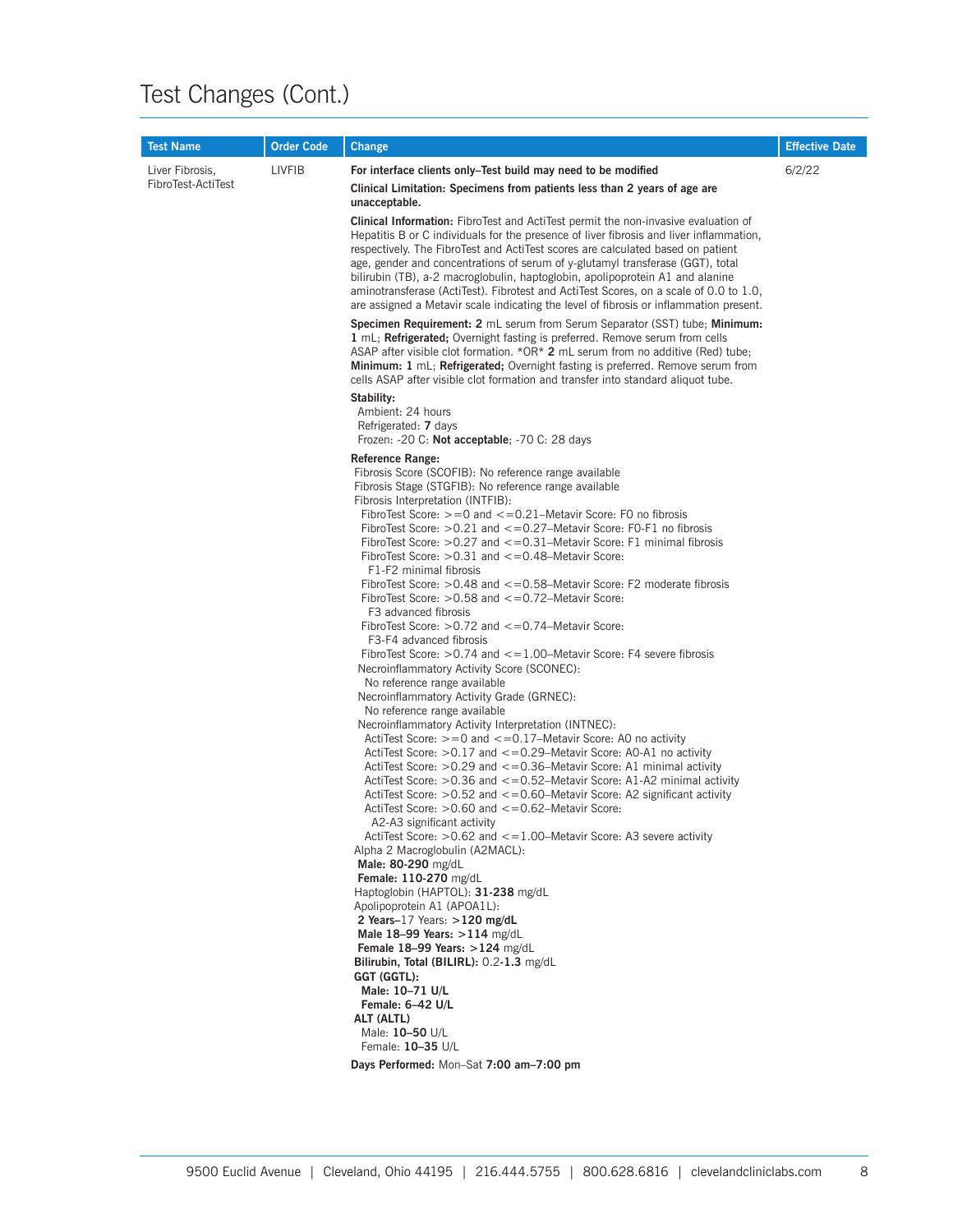| <b>Test Name</b>                                                             | <b>Order Code</b> | <b>Change</b>                                                                                                                                                                                                                                                                                                                                                                                                                                                                                                                                                                                                                                                                                                                                                                                                                                                                                                                                                                                                                                                                                                                                                                                                                                   | <b>Effective Date</b>    |
|------------------------------------------------------------------------------|-------------------|-------------------------------------------------------------------------------------------------------------------------------------------------------------------------------------------------------------------------------------------------------------------------------------------------------------------------------------------------------------------------------------------------------------------------------------------------------------------------------------------------------------------------------------------------------------------------------------------------------------------------------------------------------------------------------------------------------------------------------------------------------------------------------------------------------------------------------------------------------------------------------------------------------------------------------------------------------------------------------------------------------------------------------------------------------------------------------------------------------------------------------------------------------------------------------------------------------------------------------------------------|--------------------------|
| Niacin                                                                       | B3VIT             | For interface clients only–Test build may need to be modified<br>Includes:<br>Nicotinic Acid (Niacin)<br><b>Nicotinamide</b><br><b>Nicotinuric Acid</b><br><b>Special Information:</b> This test is New York State approved.<br>Clinical Information: Fasting 4 to 8 hours preferred as testing of non-fasting<br>specimens can result in elevated plasma vitamin B3 concentrations, particularly in<br>patients with dietary supplement use or patients on niacin treatment. This test can<br>be used in the diagnosis of suspected vitamin B3 deficiency or toxicity and may be<br>useful in determining response to therapy.<br>Specimen Requirement: 2 mL plasma from EDTA (Lavender) tube; Minimum:<br>0.75 mL; Refrigerated; Fasting 4 to 8 hours is preferred. Centrifuge and aliquot<br>plasma within 2 hours of collection.<br>Stability:<br>Ambient: 21 days<br>Refrigerated: 28 days<br>Frozen: 28 days<br>Methodology: High Performance Liquid Chromatography/Tandem Mass<br>Spectrometry (LC/MS/MS)<br><b>Reference Range:</b><br>Nicotinic Acid (Niacin) (NICOTACID): Cutoff <5.0 ng/mL<br>Nicotinamide (NICOT): 5.0-48.0 ng/mL<br>Nicotinuric Acid (NICOTINURIC): Cutoff <5.0 ng/mL<br>Days Performed: Tue<br>Reported: 3-9 days | effective<br>immediately |
| Quetiapine                                                                   | QUETIA            | CPT: 80342                                                                                                                                                                                                                                                                                                                                                                                                                                                                                                                                                                                                                                                                                                                                                                                                                                                                                                                                                                                                                                                                                                                                                                                                                                      | effective<br>immediately |
| S-100B Protein,<br>Serum                                                     | <b>S100B</b>      | <b>Reference Range:</b><br>S-100B Protein, Serum (S100BT):<br>O Days-4 Months: less than or equal to 510 ng/mL<br>5 Months-9 Months: less than or equal to 350 ng/mL<br>10 Months-24 Months: less than or equal to 230 ng/L<br>25 Months-35 Months: less than or equal to 170 ng/L<br>3 Years-18 Years: less than or equal to 160 ng/L<br>19 Years-99 Years: 0-96 ng/L                                                                                                                                                                                                                                                                                                                                                                                                                                                                                                                                                                                                                                                                                                                                                                                                                                                                          | 5/16/22                  |
| Synthetic<br>Cannabinoid<br>Metabolites-<br>Expanded, Urine<br>(Qualitative) | K2                | Includes:<br>4-carboxy-NA-PIM<br>5-fluoro-PICA 3,3-dimethylbutanoic acid<br>5-fluoro-PINACA 3-methylbutanoic acid<br>5-fluoro-PINACA 3,3-dimethylbutanoic acid<br>FUBINACA 3-methylbutanoic acid<br>FUBINACA 3,3-dimethylbutanoic acid<br>MDMB-4en-PINACA butanoic acid<br>4-fluoro-BINACA 3,3-dimethylbutanoic acid<br>Stability:<br>Ambient: 30 days<br>Refrigerated: 30 days<br>Frozen: 6 months                                                                                                                                                                                                                                                                                                                                                                                                                                                                                                                                                                                                                                                                                                                                                                                                                                             | effective<br>immediately |
| Tetanus Toxoid IgG                                                           | <b>TETAN</b>      | Reported: 2-4 days                                                                                                                                                                                                                                                                                                                                                                                                                                                                                                                                                                                                                                                                                                                                                                                                                                                                                                                                                                                                                                                                                                                                                                                                                              | 5/16/22                  |
| Trypanosoma cruzi<br>Antibody, IgG                                           | <b>TCAIGG</b>     | Special Information: Bacterially contaminated, heat-inactivated, hemolyzed, icteric,<br>lipemic, or turbid specimens <b>will be rejected.</b> This assay should not be used for<br>blood donor screening or associated re-entry protocols, or for screening Human Cell<br>and Cellular Tissue-Based Products (HCT/Ps). This test is New York DOH approved.<br>Specimen Requirement: 0.5 serum from Serum Separator (Gold) tube; Minimum:<br><b>0.3</b> mL; Refrigerated; Separate serum from cells ASAP or within 2 hours of<br>collection and <b>transfer serum to standard aliquot tube.</b> Parallel testing is preferred<br>and convalescent specimens must be received within 30 days from receipt of the<br>acute specimens. Please mark specimens plainly as "acute" or "convalescent."                                                                                                                                                                                                                                                                                                                                                                                                                                                  | 5/16/22                  |
| Urticaria-Induced<br><b>Basophil Activation</b>                              | <b>UTBAS</b>      | Reported: 8-17 days                                                                                                                                                                                                                                                                                                                                                                                                                                                                                                                                                                                                                                                                                                                                                                                                                                                                                                                                                                                                                                                                                                                                                                                                                             | 5/16/22                  |
| VDRL, CSF                                                                    | <b>VDRLCF</b>     | Special Information: If the VDRL CSF is reactive, a VDRL CSF Titer will be performed<br>and billed.                                                                                                                                                                                                                                                                                                                                                                                                                                                                                                                                                                                                                                                                                                                                                                                                                                                                                                                                                                                                                                                                                                                                             | effective<br>immediately |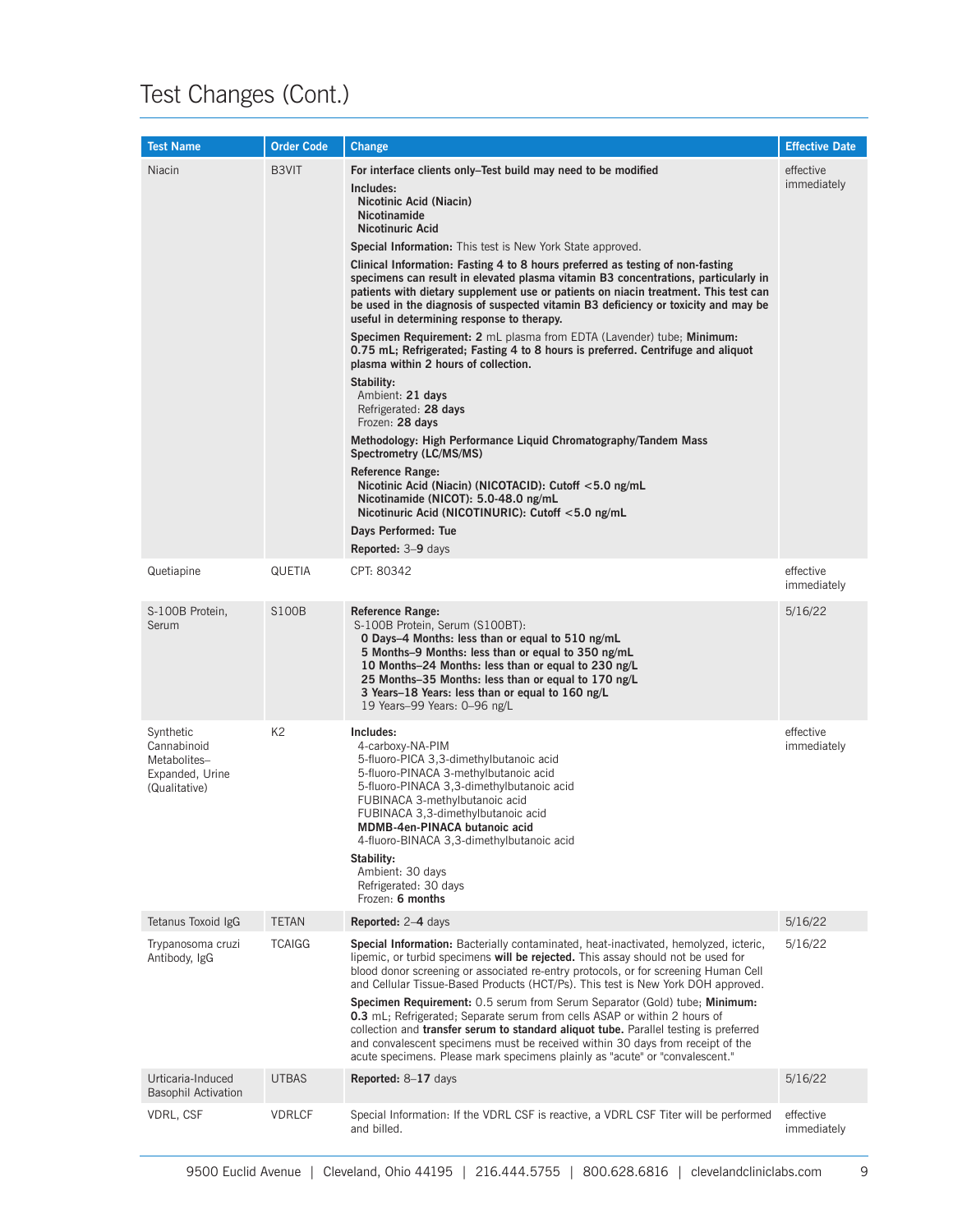#### New Tests

| <b>Test Name</b>                                  | <b>Order Code</b> | <b>Change</b>                                                                                                                                                                                                                                                                                                                                                                                                                                                                                                                                                                                                                                                                                                                                                                                                                                                                                                                                                                                                                                                                                                                                                                                                                                                                                                                                                                                                                                                                                                                                                                                                                                                                                                                                                                                                                                                                                                                                                                                                                                                                                                                                                                                                                                                                                                                                                                                                                                                                                                                                                                                                                                                                                                                                   | <b>Effective Date</b> |
|---------------------------------------------------|-------------------|-------------------------------------------------------------------------------------------------------------------------------------------------------------------------------------------------------------------------------------------------------------------------------------------------------------------------------------------------------------------------------------------------------------------------------------------------------------------------------------------------------------------------------------------------------------------------------------------------------------------------------------------------------------------------------------------------------------------------------------------------------------------------------------------------------------------------------------------------------------------------------------------------------------------------------------------------------------------------------------------------------------------------------------------------------------------------------------------------------------------------------------------------------------------------------------------------------------------------------------------------------------------------------------------------------------------------------------------------------------------------------------------------------------------------------------------------------------------------------------------------------------------------------------------------------------------------------------------------------------------------------------------------------------------------------------------------------------------------------------------------------------------------------------------------------------------------------------------------------------------------------------------------------------------------------------------------------------------------------------------------------------------------------------------------------------------------------------------------------------------------------------------------------------------------------------------------------------------------------------------------------------------------------------------------------------------------------------------------------------------------------------------------------------------------------------------------------------------------------------------------------------------------------------------------------------------------------------------------------------------------------------------------------------------------------------------------------------------------------------------------|-----------------------|
| Beta Globin (HBB)<br>Sequencing                   | <b>BGLSEQ</b>     | <b>Includes:</b> Beta Globin by NGS<br><b>Special Information:</b> Specimen types other than those listed as acceptable and<br>whole blood specimens that are grossly hemolyzed or frozen will be rejected.<br><b>Clinical Information:</b> Useful for molecular confirmation of a suspected structural<br>hemoglobinopathy or beta thalassemia.<br><b>Specimen Requirement:</b> 3 mL whole blood in EDTA (Lavender) tube; Minimum:<br>3 mL; Refrigerated *OR* 3 mL whole blood in Acid Citrate Dextrose (ACD) A or B<br>(Yellow) tube; Minimum 3 mL; Refrigerated<br>Stability:<br>Ambient: 72 hours<br>Refrigerated: 1 week<br>Frozen: Unacceptable<br><b>Methodology:</b> Massive Parallel Sequencing<br><b>Reported:</b> 3-4 weeks                                                                                                                                                                                                                                                                                                                                                                                                                                                                                                                                                                                                                                                                                                                                                                                                                                                                                                                                                                                                                                                                                                                                                                                                                                                                                                                                                                                                                                                                                                                                                                                                                                                                                                                                                                                                                                                                                                                                                                                                          | 5/16/22               |
| Drug Detection<br>Panel, Meconium,<br>Qualitative | <b>MECDRG</b>     | <b>Special Information:</b> Unknown fluids, pharmaceutical preparation and breast milk<br>are unacceptable. Meconium received in or on diapers, cotton swabs, baby wipes,<br>tongue depressors or bottles will be rejected. This test is New York DOH Approved.<br><b>Clinical Information:</b> Detection of drugs in meconium is intended to reflect maternal<br>drug use during approximately the last trimester of a full-term pregnancy. The<br>pattern and frequency of drug(s) used by the mother cannot be determined by<br>this test. A negative result does not exclude the possibility that a mother used<br>drugs during pregnancy. Detection of drugs in meconium depends on the extent of<br>maternal drug use, as well as drug stability, unique characteristics of drug deposition<br>in meconium, and the performance of the analytical method. Drugs administered<br>during labor and delivery may be detected. Detection of drugs in meconium does<br>not insinuate impairment and may not affect outcomes for the infant. Interpretive<br>questions should be directed to the laboratory. For medical purposes only; not valid<br>for forensic use.<br><b>Specimen Requirement:</b> 4 g meconium in clean container; Minimum: 2 g;<br>Refrigerated; All meconium (blackish material) excreted until milk/formula based<br>stool (yellow-green) appears. Transport all available meconium (4 g is preferred).<br>Stability:<br>Ambient: 1 week<br>Refrigerated: 3 weeks<br>Frozen: 1 year<br>Methodology:<br>Liquid Chromatography-Tandem Mass Spectrometry (LC-MS/MS)<br>Qualitative Screen<br><b>Reference Range:</b><br>Buprenorphine Cutoff Concentration: 20 ng/g<br>Norbuprenorphine Cutoff Concentration: 20 ng/g<br>Naloxone Cutoff Concentration: 20 ng/g<br>Codeine Cutoff Concentration: 20 ng/g<br>Dihydrocodeine Cutoff Concentration: 20 ng/g<br>Fentanyl Cutoff Concentration: 10 ng/g<br>Hydrocodone Cutoff Concentration: 20 ng/g<br>Norhydrocodone Cutoff Concentration: 20 ng/g<br>Hydromorphone Cutoff Concentration: 20 ng/g<br>Meperidine Cutoff Concentration: 20 ng/g<br>Methadone Cutoff Concentration: 10 ng/g<br>Methadone metabolite Cutoff Concentration: 10 ng/g<br>6-Acetylmorphine Cutoff Concentration: 20 ng/g<br>Morphine Cutoff Concentration: 20 ng/g<br>Methylphenidate Cutoff Concentration: 20 ng/g<br>Oxycodone Cutoff Concentration: 20 ng/g<br>Noroxycodone Cutoff Concentration: 20 ng/g<br>Oxymorphone Cutoff Concentration: 20 ng/g<br>Tapentadol Cutoff Concentration: 20 ng/g<br>Tramadol Cutoff Concentration: 20 ng/g<br>N-desmethyltramadol Cutoff Concentration: 20 ng/g<br>O-desmethyltramadol Cutoff Concentration: 20 ng/g<br>Gabapentin Cutoff Concentration: 20 ng/g | 5/16/22               |

*(continued on page 11)*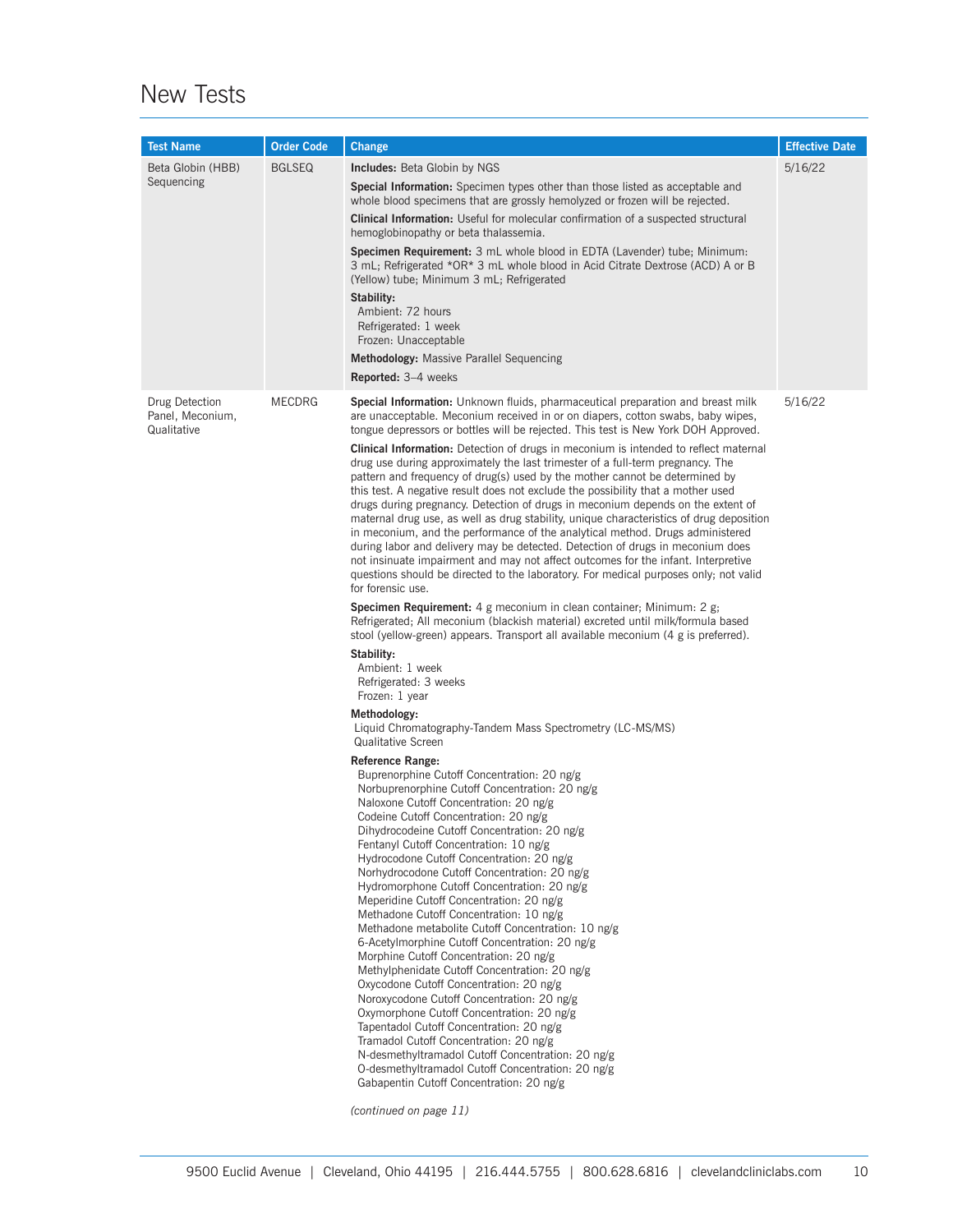#### New Tests (Cont.)

| <b>Test Name</b>                                                                 | <b>Order Code</b> | Change                                                                                                                                                                                                                                                                                                                                                                                                                                                                                                                                                                                                                                                                                                                                                                                                                                                                                                                                                                                                                                                                                                                                                                            | <b>Effective Date</b>    |
|----------------------------------------------------------------------------------|-------------------|-----------------------------------------------------------------------------------------------------------------------------------------------------------------------------------------------------------------------------------------------------------------------------------------------------------------------------------------------------------------------------------------------------------------------------------------------------------------------------------------------------------------------------------------------------------------------------------------------------------------------------------------------------------------------------------------------------------------------------------------------------------------------------------------------------------------------------------------------------------------------------------------------------------------------------------------------------------------------------------------------------------------------------------------------------------------------------------------------------------------------------------------------------------------------------------|--------------------------|
| Drug Detection<br>Panel, Meconium,<br>Qualitative<br>(continued from<br>page 10) | <b>MECDRG</b>     | Reference Range (continued):<br>Amphetamine Cutoff Concentration: 20 ng/g<br>Benzoylecgonine Cutoff Concentration: 20 ng/g<br>m-OH-Benzoylecgonine Cutoff Concentration: 20 ng/g<br>Cocaethylene Cutoff Concentration: 20 ng/g<br>Cocaine Cutoff Concentration: 20 ng/g<br>MDMA (Ecstasy) Cutoff Concentration: 20 ng/g<br>Methamphetamine Cutoff Concentration: 20 ng/g<br>Phentermine Cutoff Concentration: 20 ng/g<br>Alprazolam Cutoff Concentration: 5 ng/g<br>Alpha-OH-Alprazolam Cutoff Concentration: 5 ng/g<br>Butalbital Cutoff Concentration: 50 ng/g<br>Clonazepam Cutoff Concentration: 5 ng/g<br>7-Aminoclonazepam Cutoff Concentration 5 ng/g<br>Diazepam Cutoff Concentration: 5 ng/g<br>Lorazepam Cutoff Concentration: 20 ng/g<br>Midazolam Cutoff Concentration: 20 ng/g<br>Alpha-OH-Midazolam Cutoff Concentration: 20 ng/g<br>Nordiazepam Cutoff Concentration: 20 ng/g<br>Oxazepam Cutoff Concentration: 20 ng/g<br>Phenobarbital Cutoff Concentration: 200 ng/g<br>Temazepam Cutoff Concentration: 20 ng/g<br>Zolpidem Cutoff Concentration: 10 ng/g<br>Phencyclidine (PCP) Cutoff Concentration: 10 ng/g<br>Days Performed: Sun-Sat<br>Reported: 2-4 days | 5/16/22                  |
| <b>VWF GPIbM Activity</b>                                                        | <b>VGPIBM</b>     | Note: New test was announced in the March update, but financial information was<br>not available at that time<br>CPT: 85397<br>Price: \$145.00                                                                                                                                                                                                                                                                                                                                                                                                                                                                                                                                                                                                                                                                                                                                                                                                                                                                                                                                                                                                                                    | effective<br>immediately |